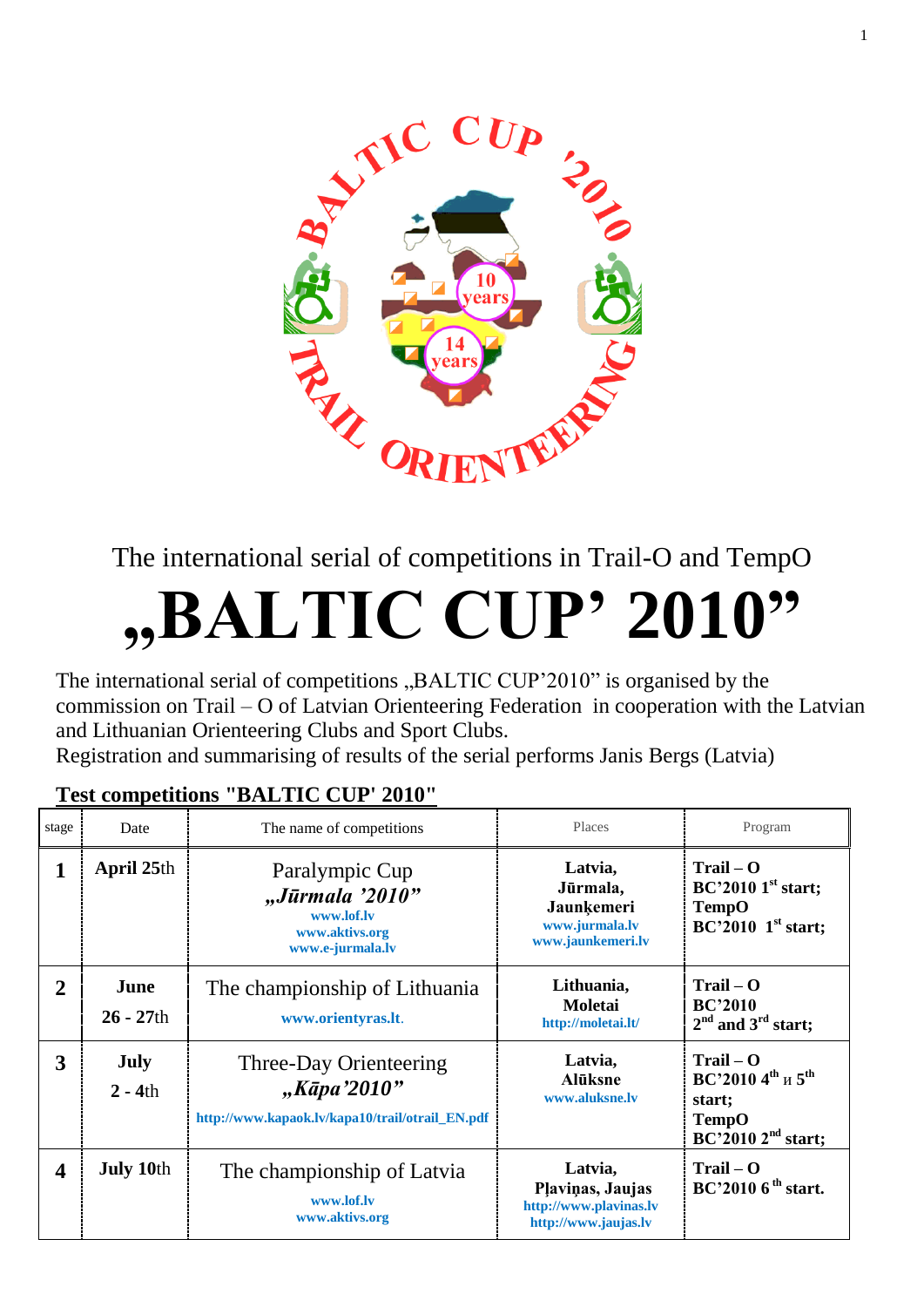# **Groups of participants**

- Paralympic group;
- Open group.

# **Teams**

# **1 st group - Teams of the countries:**

The quantity of participants from the country not limited, but is not less, than **5 persons** *(3 paralympic group + 2 - open group)*

If there is a necessity for interests of a national team, the participant of paralympic groups can substitute the participant in open groups.

Individually they competes in paralympic group.

But for the team they brings items only as a participant of open group.

About replacement of the participant of open group with the participant from paralympic groups in separate competitions Janis Bergs must be informed not later than **one hour befor the beginning of seperate competition,** by the representative of national team.

**Janis Bergs** – phone: +**371 29928639** or +**371 27585274**. The E-mail address:

**orient@navigator.lv**

# **2 nd group - Paralympic teams of clubs:**

Teams will be estimated only in paralympic group.

The quantity of participants from club is not limited, but not less than two paralympic participants

#### **Summarising conditions**

Programs «BALTIC CUP ' 2010», results of participants are defined according to on the bulletin separate competition.

## **Individual total result appreciation**

In competitions **Trail – O**:

The sum of the best 4 results from 6 starts.

Total of results to process in paralympic group and separately in open group.

## In competitions **TempO**:

On the sum of results two competitions.

Total of results to process in paralympic group and separately in open group.

## **Calculation of teams results**

# **For 1st group:**

At each stage of competitions three best results of participants from paralympic group and two best results of participants from opened group give points to the country team. The received items of all five participants will be summarised.

The seasonal total result of the teams will be certain by the least quantity of the sum of points, separately in each stage of competitions will be estimated:

For 1st place - 1 point;

For 2nd place - 2 points;

For 3rd place - 3 points;

And. Etc.

# **For 2 nd group:**

At each stage of competitions results of two best paralympic participants give points to teams of club.

In the total result of a season will be summarised five best results from eight starts at competitions.